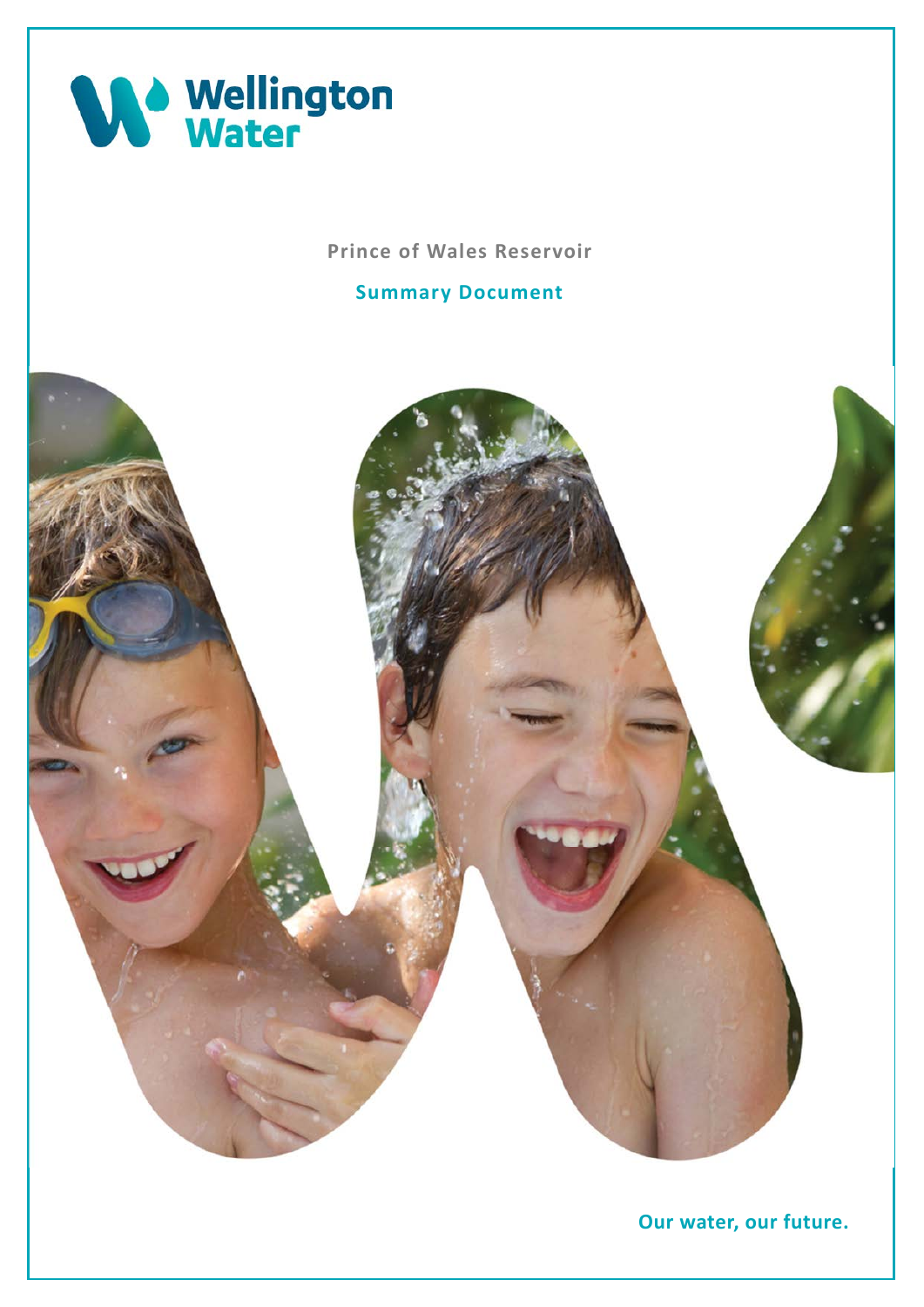## **BACKGROUND**

From day to day, the network must balance supply with demand through a combination of just-in-time supply and stored reserves. the key asset that maintains this delicate balance is the reservoir.

 If a pipe breaks; if a water main is severed, if a flood event occurs, a water treatment plant stops, water quality is compromised or the power fails; the network must maintain supply. Our customers should not notice any service interruption - the tap stays on.

## **This is Operational Resilience.**

However, every once in a while mother nature will throw us a curve ball; a cyclone, a forest fire, a tsunami, a drought, an ash cloud or an earthquake. Each of these events affects the water network in a different way. We don't know what damage will occur, we don't know where, we don't know on what scale; but we know we can be prepared.

### **This is Disaster Resilience.**

 To guide our long term investment strategy in resilience, we have developed and agreed that our network should be sufficiently prepared to provide the following Levels of Service against the most significant event a large earthquake affecting the Wellington region.

#### OUR LEVELS OF SERVICE



 People and businesses will be self-sufficient, relying their own stored water supplies, their communities, and Civil Defence centres.

 Residents collect up to 20 litres per person per day Critical Customers begin to receive water to their from Distribution Points while boundary.

 The region moves toward restoration of normal service through provision of reliable reticulated supplies.

 **If we can achieve these levels of service then the network is likely to be resilient, both in Operation and Disaster recovery. This defines our need for investment.** 

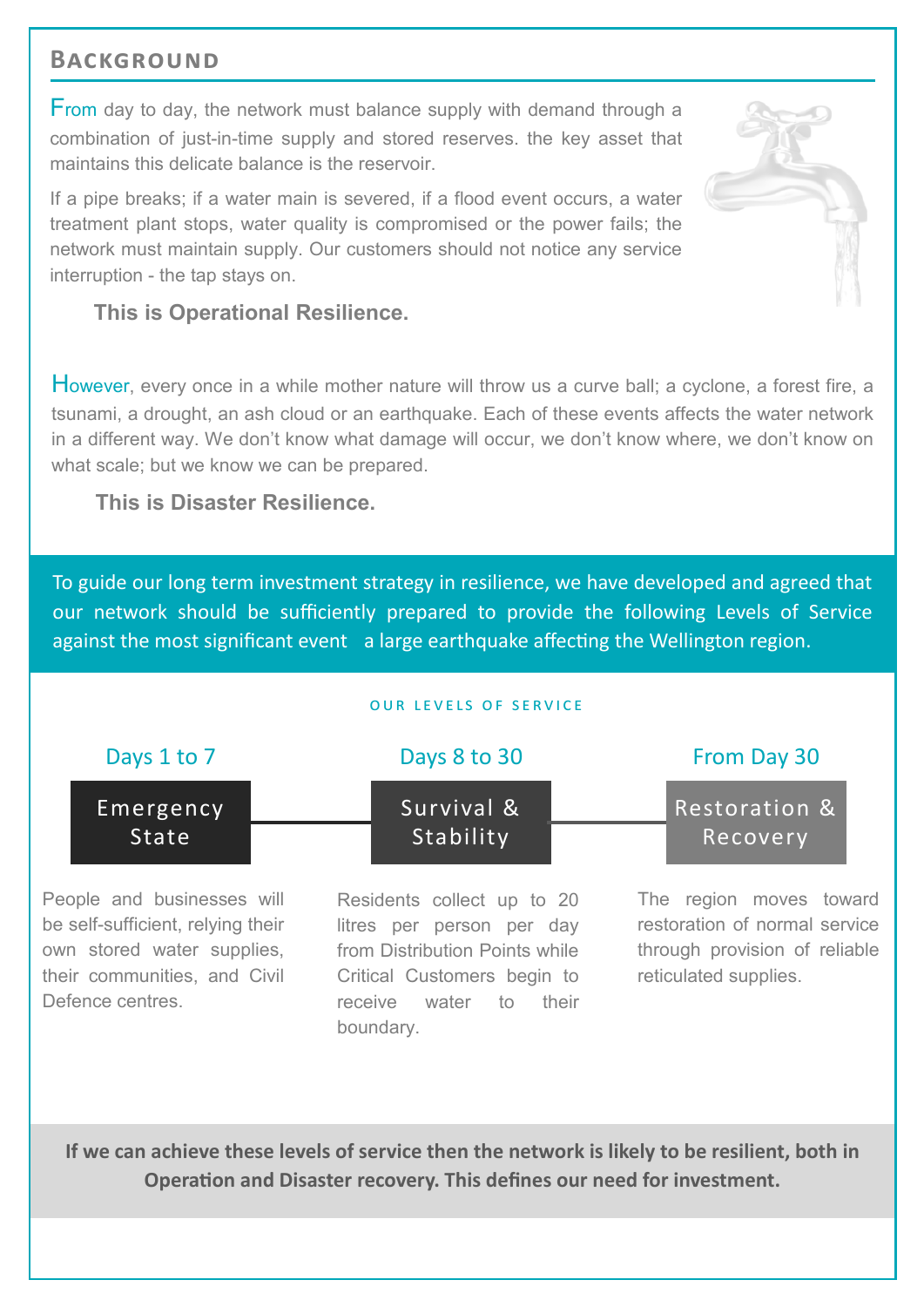# **ZONE SUPPLY AND DEMAND**

 The Wellington Low Level Zone is the largest single supply zone in Wellington. It serves nearly 70,000 residents as well significant commercial, and some industrial activities.

 Every day this zone consumes an average of 32 million litres of water, but during times of peak demand, consumption may exceed 50 million litres a day.

Three key reservoirs feed the Low Level Zone, the largest being Macalistair which is fed directly from the Bulk Supply system. On any given day,

 there is **currently less than one day's storage in-zone** to manage a significant network event.





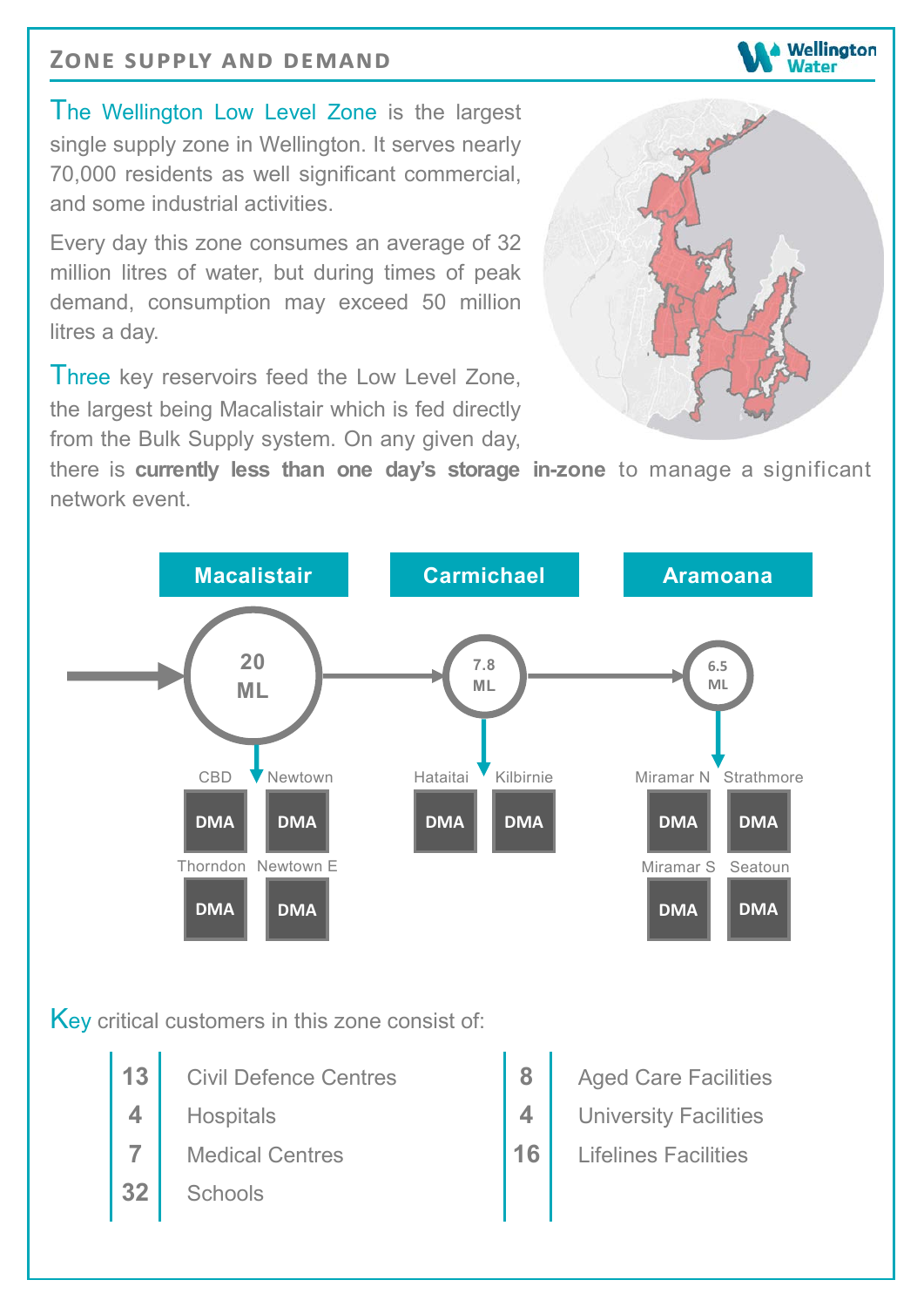# **EVERYDAY SUPPLY WITH PRINCE OF WALES RESERVOIR**

Key supply risks are currently mitigated through Macalistair Reservoir in combination with one of the other links in the supply chain.



Macalistair reservoir is the largest reservoir in the zone. Its primary function is to supplement peak demand as the Bulk Supply cannot meet peak demand in the zone. There is insufficient additional storage without Macalistair.

### **Without this reservoir, water rationing would be required on a daily basis to manage demand and supply.**

The Thorndon PRV's directly connect a portion of the Bulk Supply to the Low Level Zone reticulation network. They must be open to boost zone supply and pressure near the Thorndon area due to the geographical distance and hydraulic loss between Macalistair and this part of the zone.  **Key issues include:** 

- PRV's are vulnerable to failure, thereby introducing high pressures to the reticulation system.
- Without these PRV's upper parts of Thorndon will not receive sufficient pressure.
- These PRV's bypass storage, meaning there is a risk that any contamination in the Bulk Supply network cannot be isolated and managed before reaching the customer.
- Fine sediments can enter the system (as opposed to settling in the reservoir) slowly clogging

State Highway 2 via Hutt Road and lower Thorndon provides the primary supply into Wellington. The pipeline traverses liquefiable land, complex CBD environments and shares the road with many buried services.

### **This section of pipeline cannot be out service for more than 18 hours otherwise there will be insufficient water in-zone to meet demand.**

#### Prince of Wales Reservoir:

- • Reduces system flows into CBD area from Thorndon; in turn reducing supply and contamination risk Better management of water quality.
- • Allows Macalistair Reservoir to be taken out of service for maintenance for the first time since commissioning.
- • Improves 'buffer' storage levels through which pump stations around Wellington rely on for supply to other DMA Zones.

 At a size of **31 million litres**, Price of Wales Reservoir would increase in-zone Operational storage to two days, providing a 100% increase in the ability of the water network to manage network events while maintaining uninterrupted supply at the customers tap.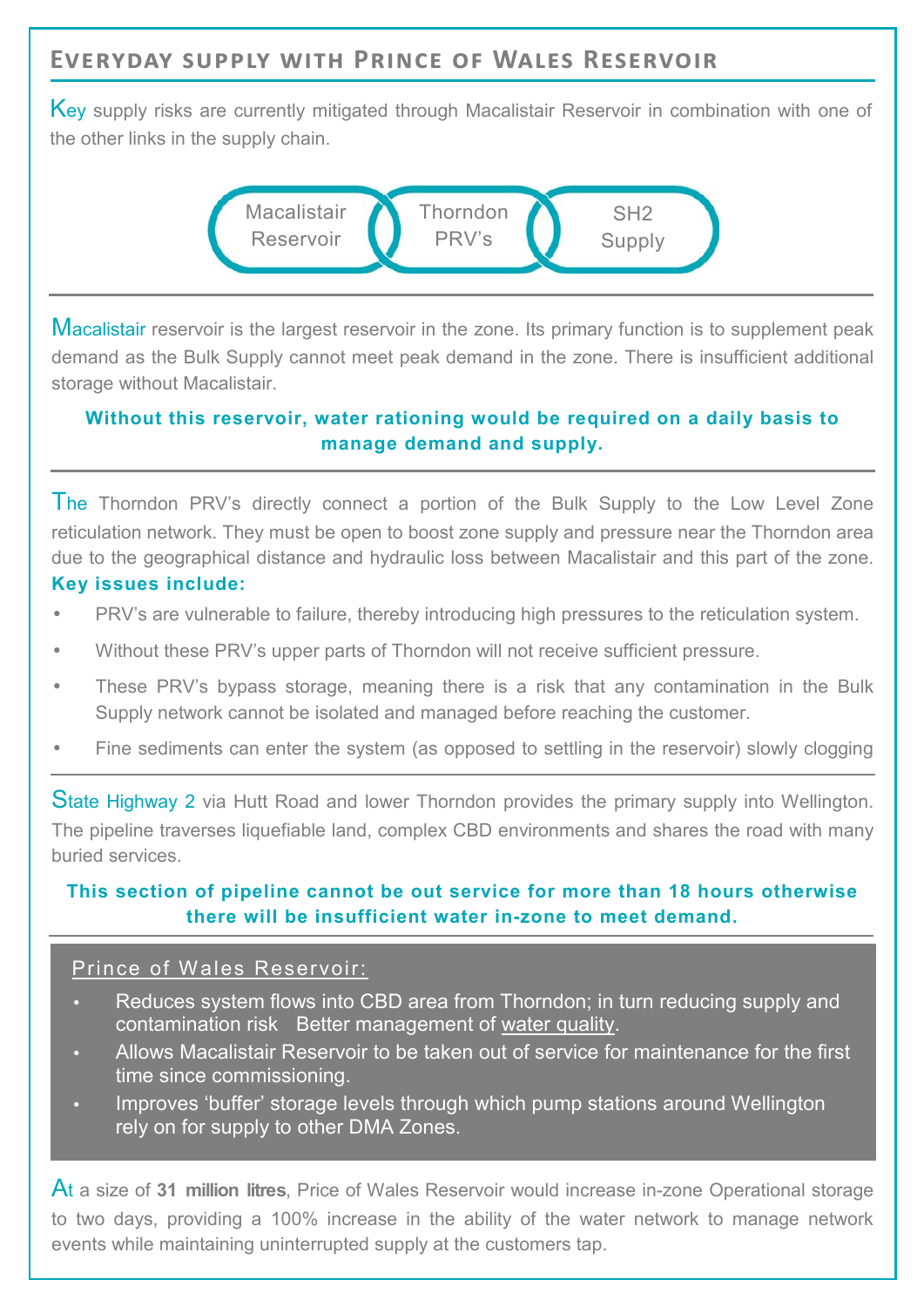# **GETTING THROUGH A DISASTER**

Maintaining a supply of generally potable • water to residents and Critical Customers is the primary function of the Survival & Stability State (Days 8 to 30).

 In this state, our basic minimum level of service consists of:

- • Provision of 20l litres per person per day to residents via distribution points.
- • Providing major hospitals and CD centres with a basic water supply from Day 8. (Category 1)

 Providing Aged Care and Medical Services with a basic water supply from Day 14. (Category 2)

Wellington Vater

 Providing Education facilities with a basic water supply from Day 21. (Category 3)



 **Our only source of water to provide this basic level of service is currently via reservoirs in-zone.**

The number of days until current in-zone storage is depleted.

 Million litres of new storage is required via Prince of Wales Reservoir to meet our basic minimum level of service to Day 30.

 Demand **during the Survival & Stability** state consists of:

| 23% Wellington Hospital                 | 1% Category 3 Critical Customers |
|-----------------------------------------|----------------------------------|
| 4% Other Major Hospitals                | 2% Universities                  |
| <b>7%</b> Category 1 Critical Customers | <b>61%</b> Residents             |
| 2% Category 2 Critical Customers        |                                  |

### **Wellington Hospital requires an additional 2.9 million litres of storage for self- sufficiency from Days 1 to 7.**

29

19

26

 Million litres of new storage is the total requirement when provision is made to hold Wellington Hospital's self-sufficiency requirements in Prince of Wales Reservoir.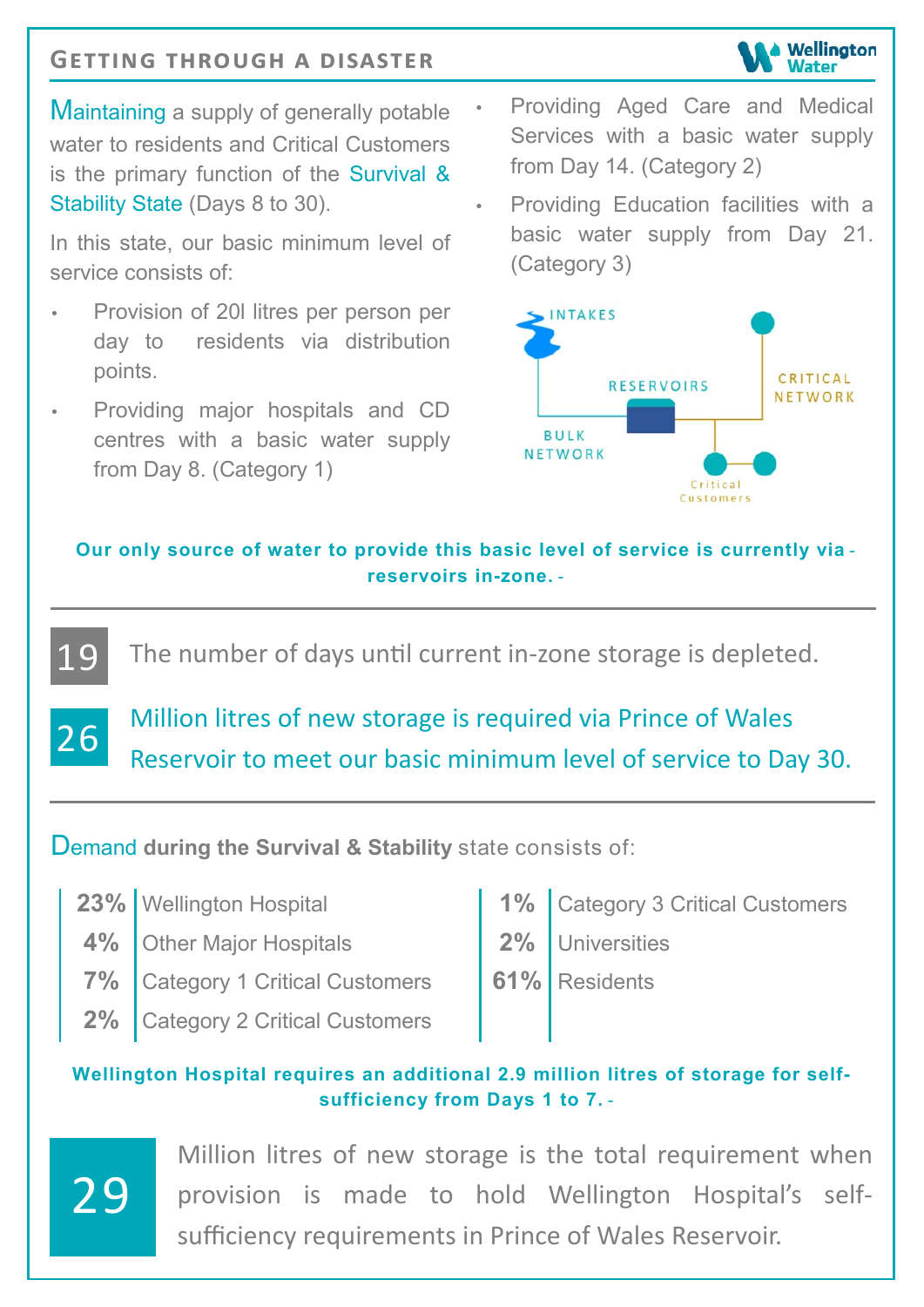# **THE NEED FOR INVESTMENT**

**X** 

**X** 

Against our Base Case for Operational and Disaster resilience, we must test key variables that may challenge our thinking. These variables include:

- Development of distributed sources such as low flow greywacke bores or use of mobile Containerised Desalination.
- Development of an alternative water source supplying Wellington.
- Development of a larger, resilient Bulk Supply route between Haywards, via Porirua, into Wellington.

 Denotes Operational resilience requirement to manage day-day operation of the reservoir. (NC denotes No **M L**  Change).

 Denotes Disaster resilience requirement (with provision made to hold Wellington Hospital's self-sufficiency requirements in Prince of Wales Reservoir). **M L** 



 These Bores are too small to make a difference to day-day operation in the zone.

 If these bores are used to directly supply the Hospital then only **11 ML** of new Disaster storage is required.

 This emergency solution is too small to make a difference to day-day operation in the zone.

 This is only an option if the Airport is operational.

 Waterloo is run at full capacity in summer and is not capable of providing any "new" supply into CHP. CHP does not mitigate peak storage requirements

 Supply via CHP is sufficient to eliminate the need for additional in-zone storage after a significant Disaster - provided it is available.

 Waterloo is run at full capacity in summer. The Bores draw from the same aquifer and therefore do not mitigate peak storage requirements

 Supply via the Wellington Bores is sufficient to eliminate the need for additional in-zone storage after a significant Disaster - provided

 Increased supply via a new main from Ngauranga would provide additional capacity from Te Marua to meet peak demand while Macalistair was out of service.

 Supply after a disaster is unlikely before day 15 to 20 hence a reservoir is still required to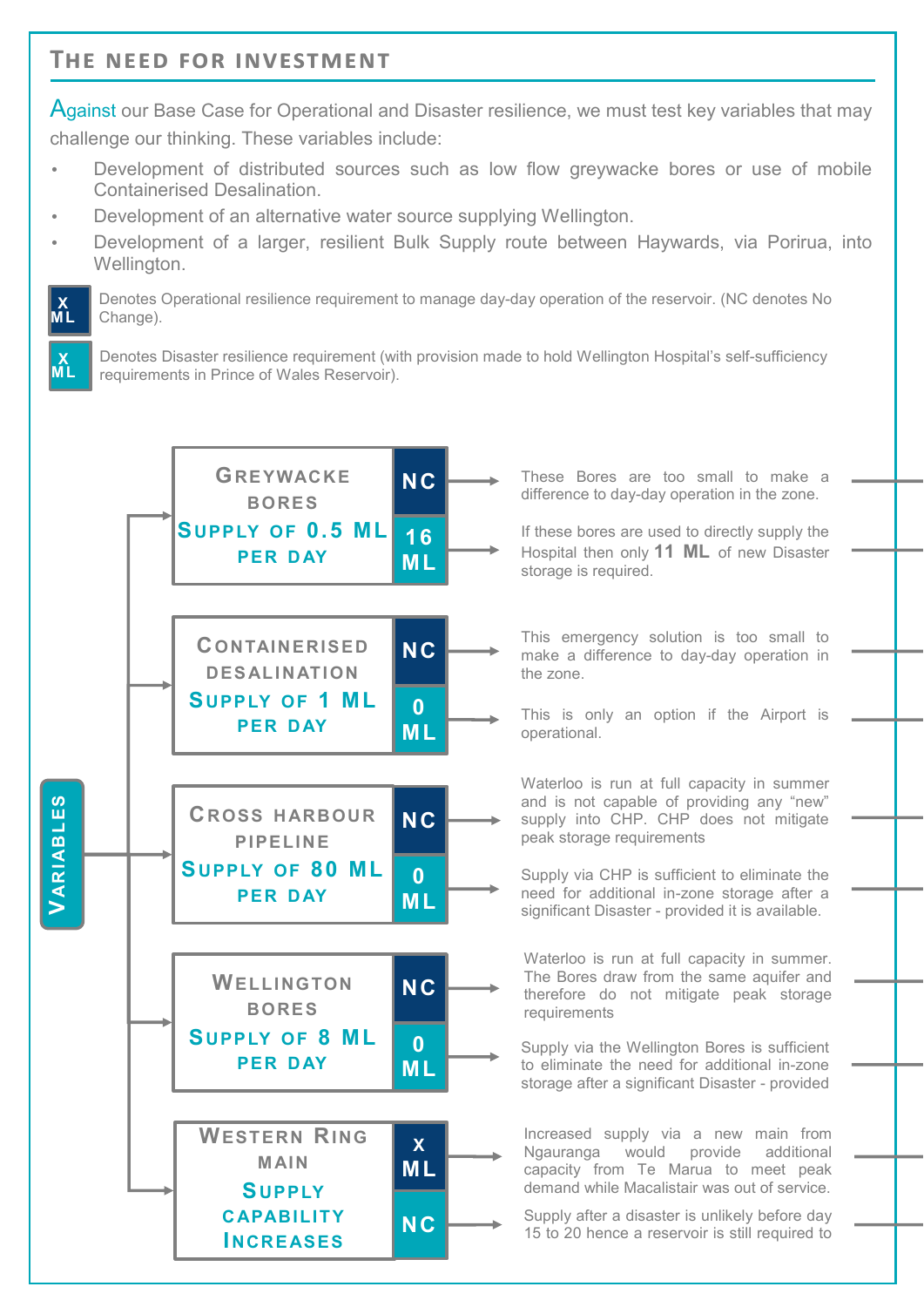